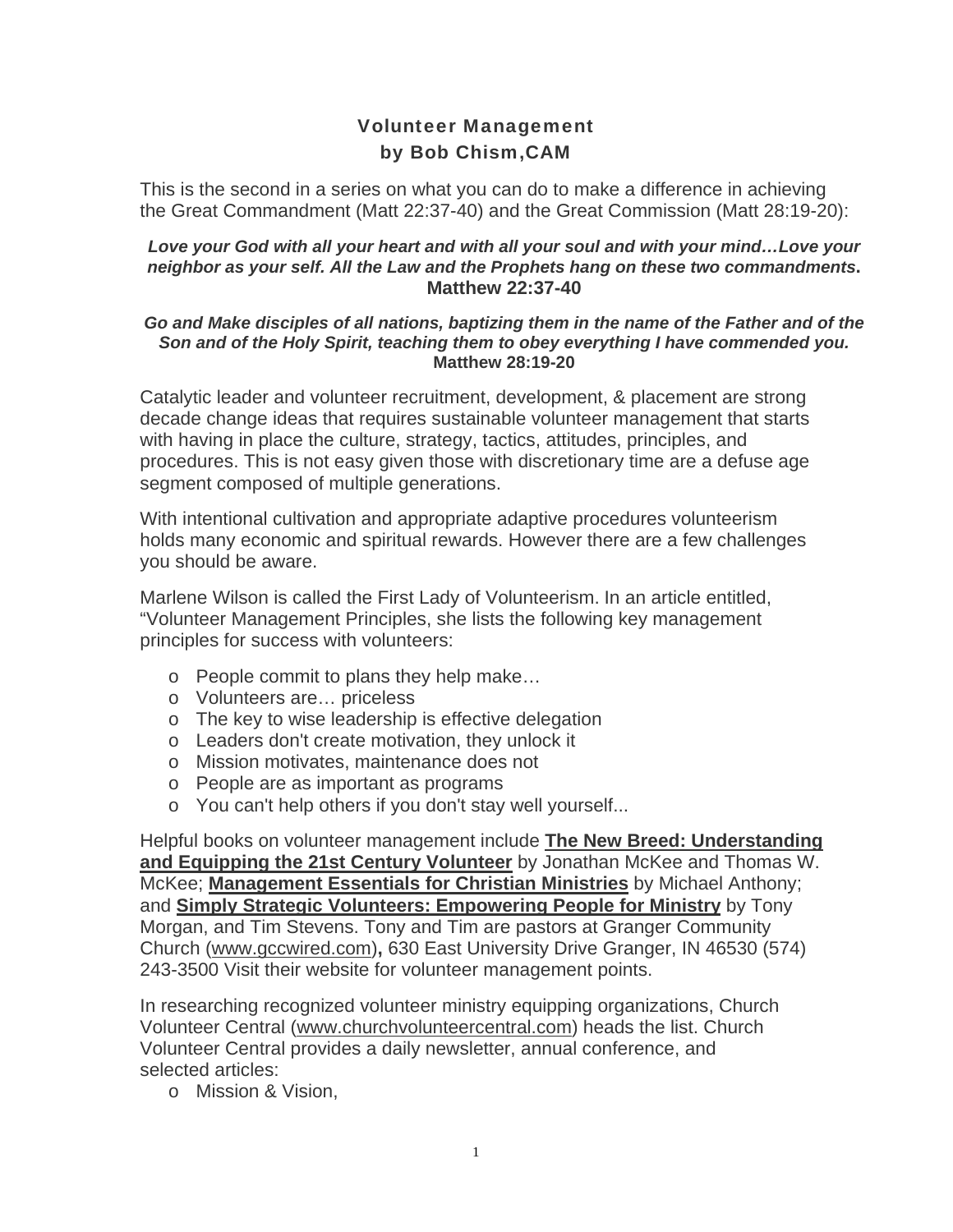- o Recruiting,
- o Leading Volunteers,
- o Retention, and
- o Background Checks.

Volunteer management requires dedication, commitment, and intentional cultivation. Every aspect of the recruitment, development, and placement process requires proper procedures.

The best research indicates volunteers prefer a bottom up, consultative approach; upfront full disclosure; distain for menial role; and an impatience tendency. This may suggest the need to be more open, receptive to new ideas, willing to let go more, share responsibility, and involve members more in the decision making.

A key element for success is prayer. The next step is to turn your church upside down. Maximize volunteers by creating a 'we serve' attitude and replace the 'serve me' attitude which expects the pastor and staff do it all. This will require gaining an understanding of the foundational biblical imperatives of equipping ministry and understand the unique roles of the leaders and the importance of teams that are required to facilitate equipping ministry.

Probably the biggest myth concerning volunteers is that they are free. Volunteers require capable leadership, spiritual training, and equipment to do the work. According to Joe Boerman, Senior Pastor, Immanuel Church, Gurnee, IL, the Boomer generation requires a one-on-one relationships rather than group oriented. This requires staff and budget.

Procedures need to be based upon the volunteers' perspective. Jeffrey Levin postulated on the bases of his research that religion affiliations benefits health by promoting healthy behavior and lifestyles; buffering the effects of stress and isolation; strengthening the physiological effects of positive emotions; reinforcing health promoting personality styles; nurturing hope, optimism and positive expectations; activating an altered state of consciousness; and invoking paranormal means of healing others. (Levin, 2001, 13-14)

Do not expect volunteers to serve in the same position forever and do not limit volunteers to repetitive tasks. In approaching the degree of difficulty for a volunteer be careful include the full range of challenge and decision making to fit to the volunteers' Christian commitment, giftedness, life experience and stage.

Recruitment requires overcoming criticism and negativism as well as the transition from sitting to serving. Chris Holck, Director of EFCA Encore and Encore Generation Inc which seeks to assist Christian organizations in understanding and reaching the next generation of older adults, recommends the creation of a database, Boomerish events, and initiative.

Building and strengthening an effective church culture for equipping people is the first step in equipping volunteers in sweet spot guidance and high level